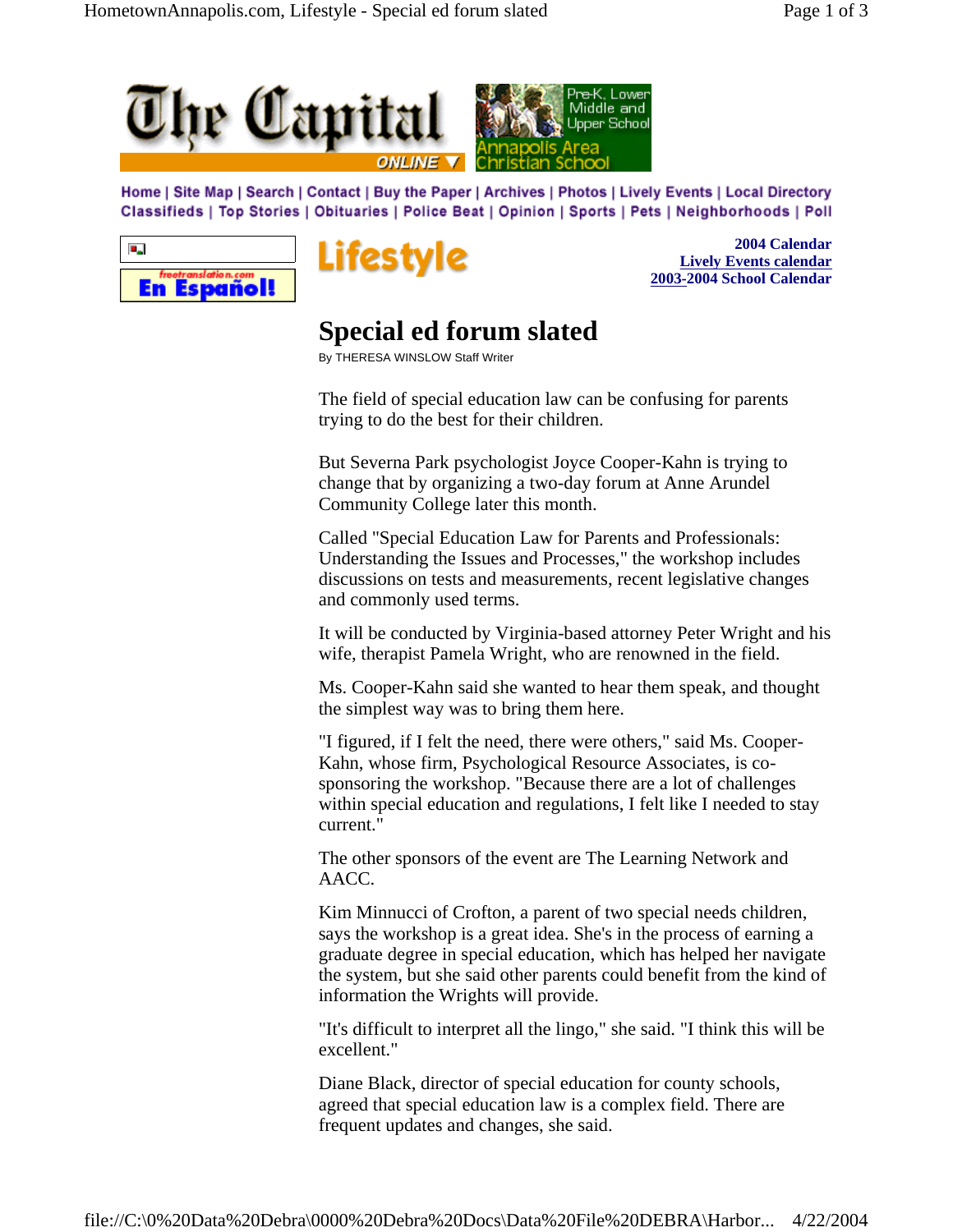"Any resource that parents have would be advantageous to them," she said.

Ms. Cooper-Kahn said that keeping up with all the rules and regulations can become a second job for parents. Her son has ADHD, so she has firsthand experience with the subject. Plus, she encounters special education issues in her practice.

Besides understanding the law, she said parents have to know what services are available for their children and how to get them.

The Wrights have been conducting these workshops for more than 10 years, ever since Mr. Wright successfully argued a special education case before the Supreme Court. They've also teamed to author three books in the field.

Mr. Wright said the workshop is broken up into two parts. The first familiarizes people with the law, and the second explains how to get services.

Mr. Wright contends that the laws really aren't that complicated; it's just that people need someone to demystify the concepts for them. He said a lot of people approach the subject with the mind-set that it's going to be difficult, and he feels it's his job to change that kind of thinking.

"So many individuals feel they can't read the law (and) understand it," he said. "(We provide) hands-on experience."

---

For more information on the workshop or to register, call 410-647- 8840 or go to the Web site at www.wrightslaw.com. The workshop is scheduled for April 30 and May 1. The fee is \$250 for professionals, \$150 for parents, and \$290 for professionals who want to earn continuing education units.

twinslow@capitalgazette.com

Next Lifestyle story Lifestyle Page Top Stories Page

*Published April 22, 2004, The Capital, Annapolis, Md. Copyright © 2004 The Capital, Annapolis, Md.*



Top Stories | Search | Classifieds | Archive | Local Directory | Buy the paper | Contact Us | Poll

Index | Home | Sports | Police Beat | Opinion | Obituaries | Lively Events | Neighborhoods |